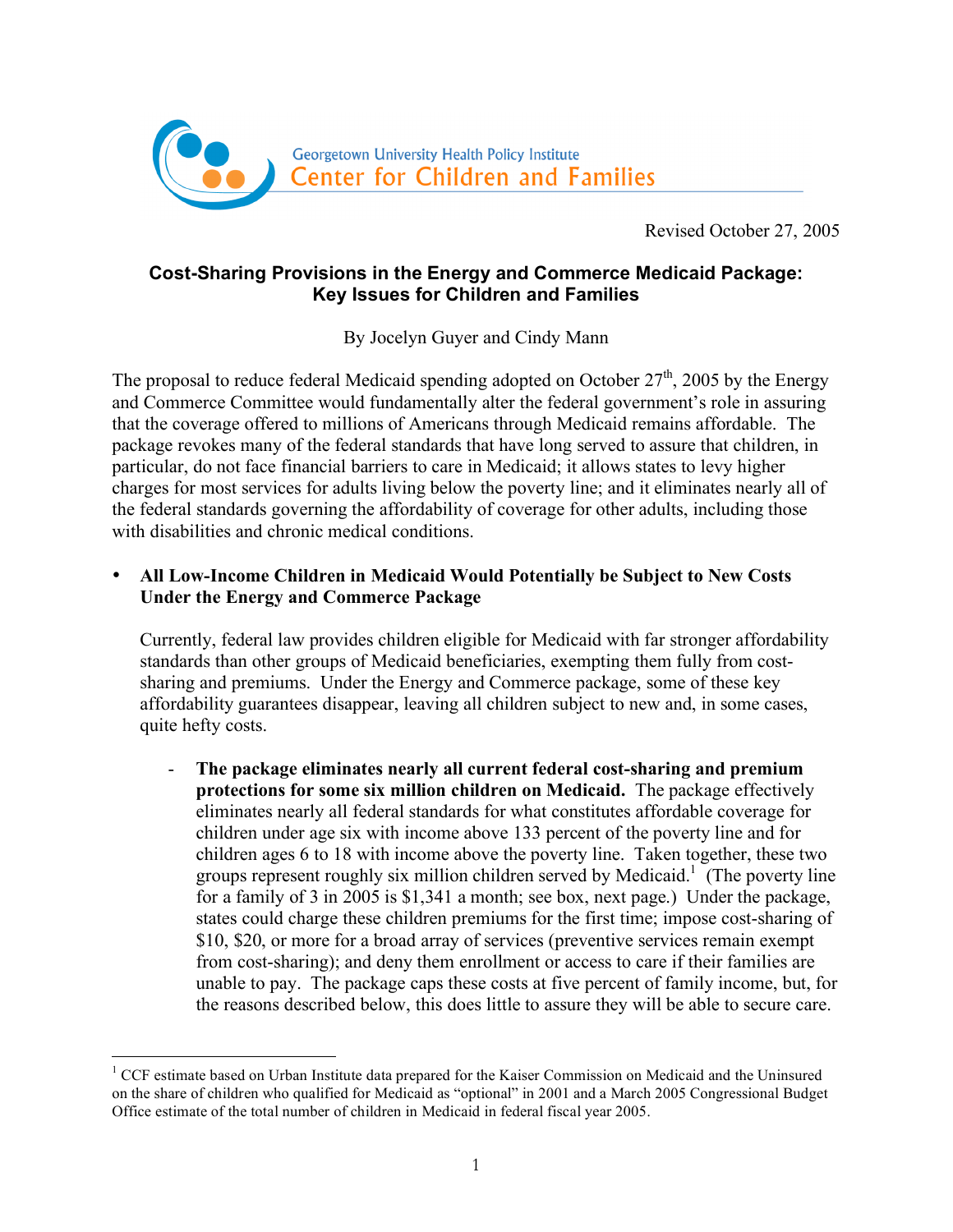#### - **The five percent cap offers little meaningful assistance for children with low**

**incomes.** The package creates a five percent annual aggregate limit on the amount that children (and other Medicaid beneficiaries) can be charged. The cap applies to costs paid by all family members enrolled in Medicaid. Most families, however, would likely find Medicaid unaffordable long before they reached the cap. An Urban Institute analysis of various state health insurance programs, for example, found that participation drops to fewer than one in five eligible people (18 percent) when premiums reach five percent of income. 2

- **These standards are considerably weaker than those that apply to the State Children's Health Insurance Program (SCHIP).** The Energy and Commerce package would provide most children above poverty with considerably less protection against excessive charges than SCHIP, which is a more limited program that generally serves higher income children. Under SCHIP, children with income up to 150 percent of poverty face premiums of no more than \$16 a month and cost-sharing of no more than \$5 per service**.** The premiums and cost sharing for children at similar income levels could be far higher under the Medicaid package.

### **Putting "Poverty Levels" Into Perspective**

A family of three is "above" the federal poverty line if a parent working full time earns just \$7.75 an hour. Earnings at \$9.28 an hour, for full time work, will put a family of three at 120% of the federal poverty line in 2005.

Families at these income levels have difficulty paying their rent and utility bills, buying their food, and paying for gas or bus fare to get to and from work. Research consistently shows that when people with such low incomes are charged premiums to enroll in health insurance or copays to access health care services they often lack the funds to pay these costs even when the premiums or copays appear to be relatively modest. As a result, a significant number end up not enrolling in coverage, or not accessing the care they need.

Source: References are to the 2005 federal poverty levels. For a summary of the research on the impact of cost sharing, see, *Health Insurance Premiums and Cost Sharing: Findings from the Research on Low-Income Populations*, Kaiser Commission on Medicaid and the Uninsured, April, 2004.

- **Even children below poverty would be subject to new cost-sharing.** Under the package, children below poverty also would be subject to cost-sharing charges for the first time. By 2008, they could face costs of up to \$5 for medications not considered "preferred" by a state and for non-urgent use of an emergency room. <sup>3</sup> Even poor disabled children and children with chronic conditions could be subject to such cost-sharing, capped at 5 percent of income. In addition, the maximum allowable charges for these services would be increased annually by the growth in the medical Consumer Price Index (M-CPI). Since the M-

<sup>2</sup> An additional problem with the cap is that it is based on five percent of *annual* income. For <sup>a</sup> family of three at 120% of the federal poverty line, the cap would be over \$3,860. Families with high medical needs would have to pay well over five percent of their income on a monthly or quarterly basis before they reached this annual cap.<br><sup>3</sup> In deciding which drugs are to be considered "preferred," states would be required to include any medicati

classified as such by the TRICARE pharmacy program on the date of enactment.